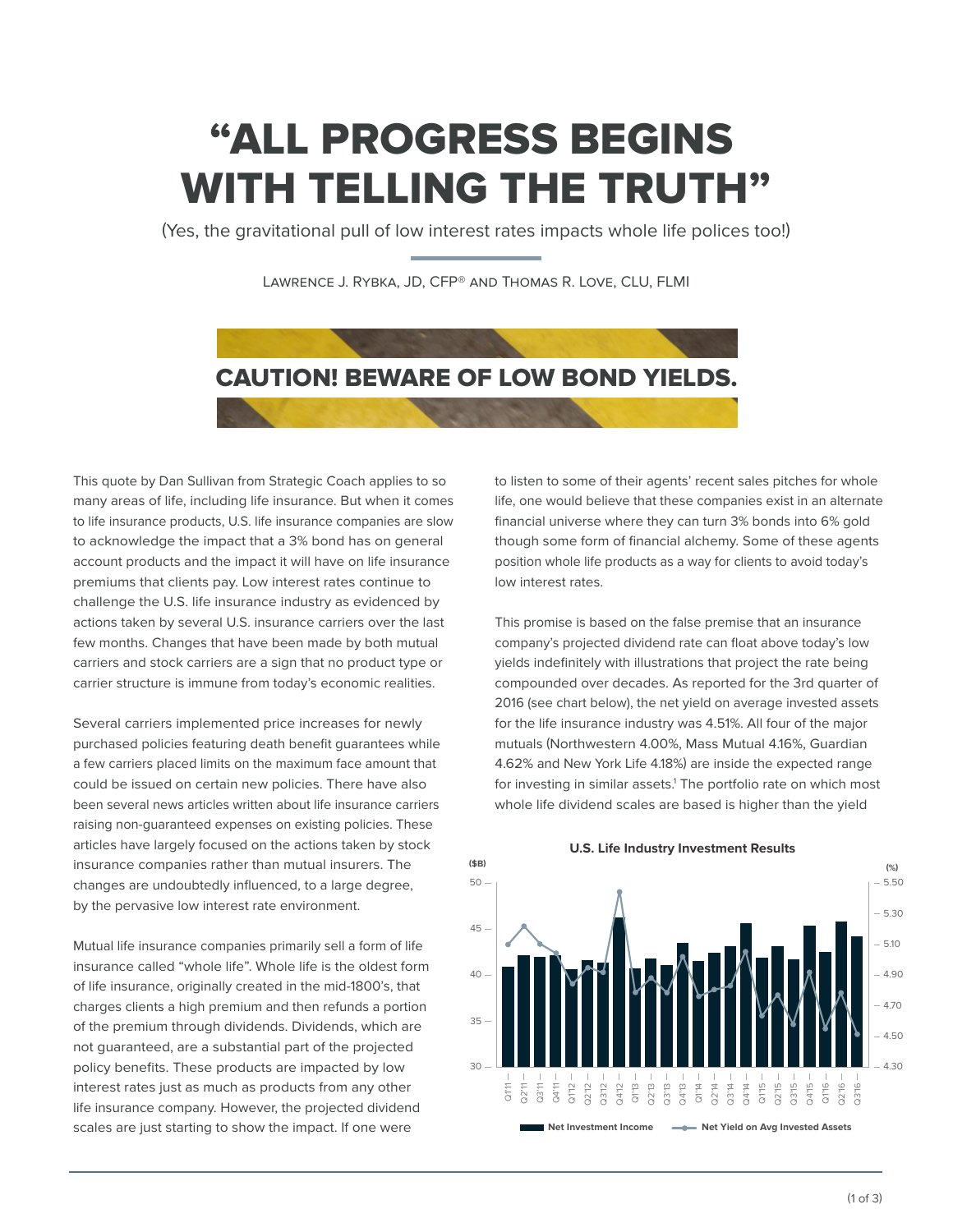on today's bonds and a corresponding crediting rate on most general account universal life products. That is because the rate represents the yield on all existing assets, including bonds and mortgages, which were acquired when rates were higher. But these rates are coming down, and must keep doing so, as new money is invested, existing bonds roll over, and as interest from existing bonds gets reinvested at today's yield.

| <b>Carrier</b>             | <b>Estimated 2017</b><br><b>Dividend Payout</b> | <b>Approximate</b><br>Change from 2016<br><b>Dividend Payout</b> | 2017<br><b>Dividend</b><br><b>Interest Rate</b> | <b>Change from</b><br>2016 Dividend<br><b>Interest Rate</b> |
|----------------------------|-------------------------------------------------|------------------------------------------------------------------|-------------------------------------------------|-------------------------------------------------------------|
| <b>MassMutual</b>          | \$1.6 Billion                                   | -\$100 Million                                                   | 6.70%                                           | $-0.40%$                                                    |
| <b>New York Life</b>       | \$1.77 Billion                                  | +\$70 Million                                                    | 6.20%                                           | No Change                                                   |
| <b>Northwestern Mutual</b> | \$5.2 Billion                                   | -\$400 Million                                                   | $5.00\%$ *                                      | $-0.45%$                                                    |
| Guardian                   | \$847 Million                                   | +\$11 Million                                                    | 5.85%                                           | $-0.20%$                                                    |

\* *Also announced an increase in some expense charges in dividend calculation. In addition, comparable expense increases will be made to universal life and variable universal life policies.4*

In the last few months of every year, the mutual life insurance companies announce their policyholder dividend scale actions for the upcoming year. The dividend is essentially a rebate or return to policyholders of monies earned through favorable experiences the company has had above very conservative guarantees that are in whole life policies. Excess interest returns above a 3% guarantee has traditionally been the biggest component of the dividend, with mortality and expenses being lesser components. The press of low interest rates has taken its toll with dividend interest rates dropping an average of 19% with the four largest mutual life companies in the last 10 years.<sup>2</sup> The announcements this year have been a sobering reminder that mutual carriers are not immune to the realities of the economy at large and the primary asset held by life insurance carriers: bonds. The table above indicates information from the recent 2017 carrier dividend announcements impacting participating whole life policies.<sup>3</sup>

Consideration of only the dollar amount of the policyholder dividends paid by the carriers can give the perception of continued increases or minor declines. Although 2016 statutory financials won't be released until early 2017, an analysis of 10 years of carrier statutory financial filings from 2006-2015 in the charts below casts a different light on dividends paid out to policyholders.<sup>5</sup> When measuring the dollar amount of the dividends paid as a percentage of a carrier's capital and surplus, it appears that carriers are actually paying out materially less in dividends, despite seemingly high dividend interest rates.

Are actions that result in reduced policyholder dividends indicative a carrier is cheating policyholders or is in dire financial straits? No, but they do illustrate simple economic realities of all financial intermediaries manifesting at the mutual carriers, just as they have in other ways with stock carriers. The majority of investments that are owned by life insurance companies are concentrated in high quality bonds<sup>6</sup>, making these companies naturally susceptible to the effects of prolonged low interest rates. According to Northwestern Mutual's Chief Investment Officer, the company generated \$6 billion less in income than it would have in a normal interest rate environment.7 These kinds of earnings reductions (which have been impacting carriers for years now) simply cannot be ignored indefinitely. Prudent carriers must recognize and adapt to these economic realities in order to maintain their financial strength.

| <b>Policyholder</b><br><b>Dividends</b><br>(in \$000s) | <b>Northwestern</b><br><b>Mutual</b> | <b>Mass Mutual</b> | <b>Guardian</b> | <b>New York Life</b> |
|--------------------------------------------------------|--------------------------------------|--------------------|-----------------|----------------------|
| 2006                                                   | \$4,625,708                          | \$1,226,454        | \$619,178       | \$1,545,575          |
| 2015                                                   | \$5,609,398                          | \$1,727,594        | \$826,080       | \$1,923,250          |
| <b>10 Year Change</b>                                  | 21%                                  | 41%                | 33%             | 24%                  |

| <b>Capital</b><br>& Surplus<br>(\$000s) | <b>Northwestern</b><br><b>Mutual</b> | <b>Mass Mutual</b> | <b>Guardian</b> | <b>New York Life</b> |
|-----------------------------------------|--------------------------------------|--------------------|-----------------|----------------------|
| 2006                                    | \$11,684,376                         | \$7,026,842        | \$3,490,207     | \$11,300,273         |
| 2015                                    | \$19,659,624                         | \$14,982,532       | \$6,089,670     | \$19,495,935         |
| <b>10 Year Change</b>                   | 68%                                  | 113%               | 74%             | 73%                  |

| Policyholder<br><b>Dividends / Capital</b><br>& Surplus | <b>Northwestern</b><br><b>Mutual</b> | <b>Mass Mutual</b> | <b>Guardian</b> | New York Life |
|---------------------------------------------------------|--------------------------------------|--------------------|-----------------|---------------|
| 2006                                                    | 39.6%                                | 17.5%              | 17.7%           | 13.7%         |
| 2015                                                    | 28.5%                                | 11.5%              | 13.6%           | 9.9%          |
| <b>10 Year Change</b>                                   | $-28%$                               | $-34%$             | $-24%$          | $-28%$        |